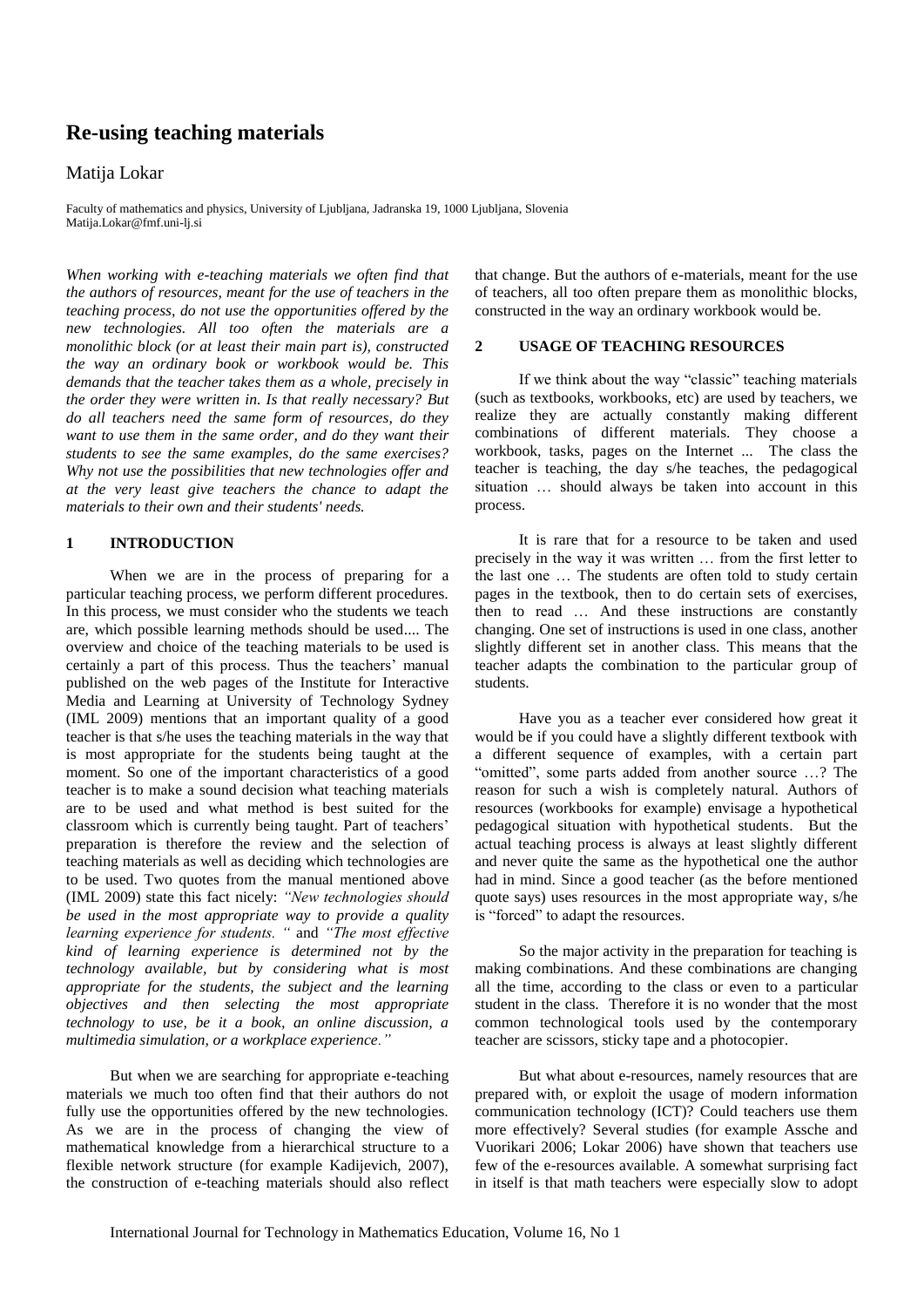such materials. Interviews with teachers (Lokar 2006) showed several reasons for the decline in the usage of materials available. The possibility of task modification is one of the properties teaching materials most often lack and math teachers demand. If teachers have at least the possibility of modifying the teaching material provided, they have a much more positive attitude towards using the particular material. And the teachers' attitude towards the task used is perhaps the most important part of the usage of ICT in the teaching process. Math teachers, especially those teaching in upper primary and secondary schools, do not like using close form solutions or solutions where the complete didactical situation in which the task is being used relies on a particular aspect of a certain tool; they want to be in control of the whole process (Lokar 2006).

There is a conflict between the possibilities technology provides, teachers' wishes and e-materials available. Namely, all too often the materials are a monolithic block (or at least their main part is), constructed in the way an ordinary book or workbook would be. This demands that the teacher takes them as a whole, precisely in the order they were written in. Many projects focusing on the development of e-resources are complete portals where navigation, the way of working through the resources … must be followed in the exact way the author(s) had imagined. We encounter web pages with flash animations embedded, usage of frames, applets without the source … and thus almost impossible to change.

Too many resources are created from the point of view that the student is the final and independent user. So they are prepared so that the author "prescribes" the exact way in which the resource is to be used. This is suitable (and even this can be debatable sometimes) for "self studying".





<span id="page-1-0"></span>On the other hand, the basic proposition when these materials were being developed was that they were to be used in the learning process with the teacher present. Students are not usually exposed directly to the task, as there is a teacher present in most cases. The teacher serves as an intermediator between the task and the student. If these materials are then viewed in this light, the teacher is actually in a worse situation than when using a classic textbook. These e-materials are often so technologically "closed" that there is no tool such as the scissors that are used when "recombining" classic, printed materials. Teachers often encounter problems if they want to use only a part of the ematerials, not to mention the fact it is usually not possible to adapt the materials at all.

# **3 PUT TEACHERS "BACK INTO THE GAME"**

So in the design of e-resources the role of the teacher is all too frequently neglected. The authors of the task usually focus solely on the students. They make decisions in

© 2010 Research Information Ltd. All rights reserved.

which order the content should be presented, what the examples should be, how many of them, where it is suitable to require the student to do a certain number of exercises, what the responses should be, and any further steps in the event of wrong solutions … Where is the role of teacher? Is it not his/her primary task to interact directly with the students, performing decisions which resource and in which way should be used at a certain moment? When e-materials are constructed as a whole, the teacher is required to use them in the order prescribed by the author. Is that really necessary? Do all teachers need the same materials, in the same order, with the same examples, the same exercises? Why not use the possibilities offered by new technologies and at least give the teachers the chance to adapt the materials to their and their students' needs. Is not the teacher the one who comes into direct contact with the student, the one who can decide which materials would be appropriate for the situation given. On the other hand, most authors of ematerials still rely on the teacher, since there are few materials that guide the student automatically (choose appropriate tasks, sequence of topics, extra explanations, … in short all pedagogical actions) and therefore presume the presence of a teacher.

The process of using the task where the teacher's role is forgotten is shown in [Figure 1.](#page-1-0) The author develops a resource and publishes it. A student accesses the resource and uses it. He interacts solely with the resource. Thus the author is required to incorporate all of the necessary guidance and feedback into the design of the resource itself.

However, as mentioned before, the majority of resources are used in a different manner. Students are not usually exposed directly to the resource, as there is a teacher present in most cases. So in the process of the development of resources, the teacher should be introduced into the author - resource - student relation. The teacher "comes first", i.e. s/he should have control over the content s/he uses to teach the student. The teacher serves as an intermediator between the task and the student. S/he chooses the appropriate task. If necessary, s/he adapts it and/or provides additional guidance. So the process is really:



The relation teacher  $\leftrightarrow$  resource where the teacher has the possibility to adapt the resource is of extreme importance in the teaching process. This role of the teacher must be respected and taken into account when designing ematerials.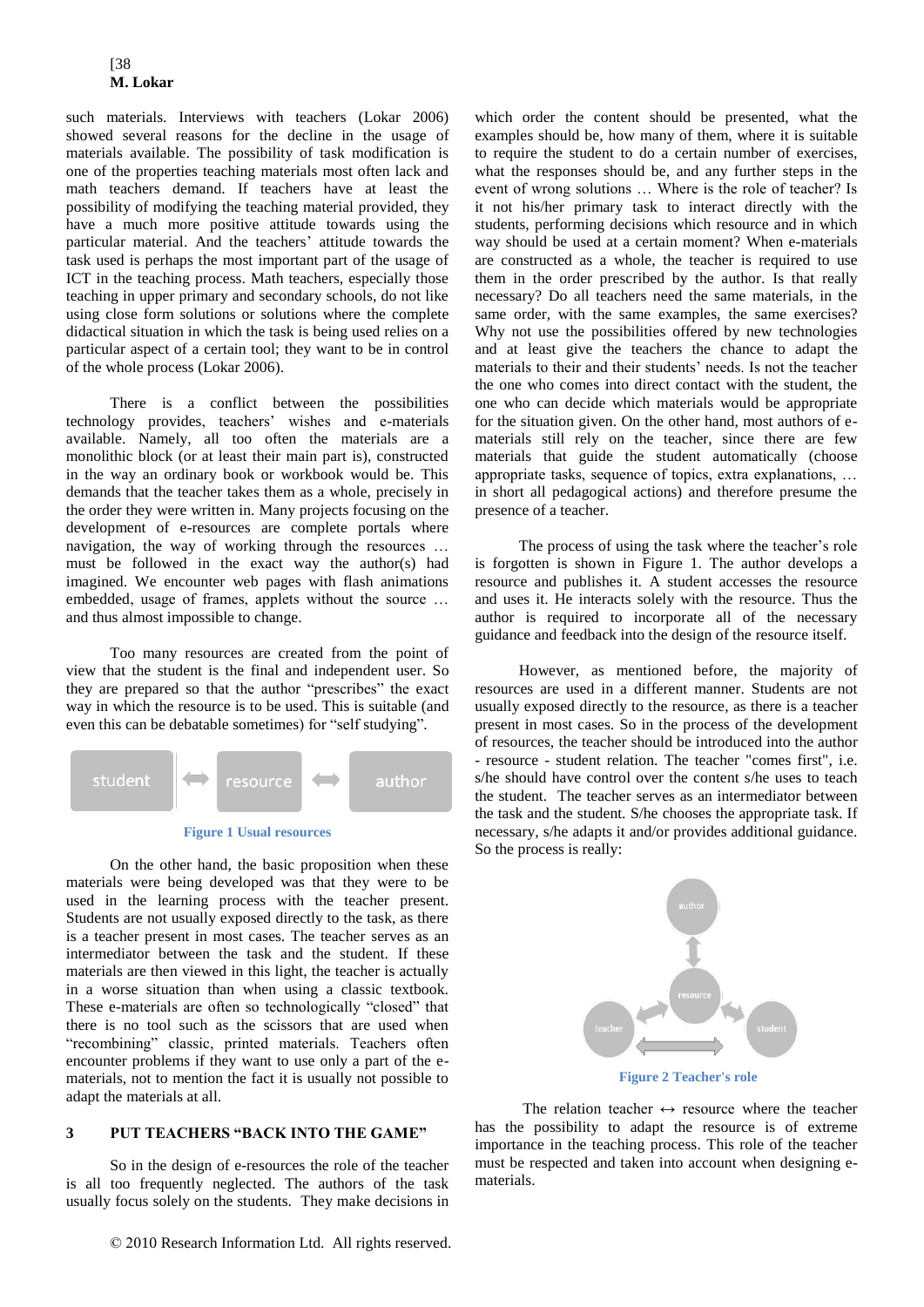### 39] **Re-using teaching materials**

Although such claims have been heard:

- teachers do not want too many different interpretations of the same issues (more material on the same topic), they want a single prescribed one
- teachers are more or less passive, they want exactly the material specified, then they will keep it and use exactly as is
- teachers do not posses the knowledge or the time to adapt and combine the materials in their own way
- only the author is the one who is aware of the proper sequence of different parts of the material
- $\bullet$  ...

they simply don't hold water if put under closer inspection.

When designing and evaluating a particular teaching resource we should envision the whole process of design / usage / modification of the resource. We should respect the entire life cycle of e-learning materials. It comprises the process of design as well as the use and adaptation of such materials. The whole process is well described in (Assche and Vuorikari 2006), where the following illustration can be found.



**Figure 3 Life cycle of an e-resource (Source: Assche and Vuorikari 2006)**

The lower circle, where the process of reuse and adaptation is performed, is the part all too many resource authors neglect.

Using analogy with toys  $-$  a ship made of Lego bricks has a far greater pedagogical value as pre-constructed, unchangeable models. So we should switch the process from building resources in the form shown in [Figure 4:](#page-2-0)



**Figure 4 "Static" resource (Source: http://www3.towerhobbies.com)**

<span id="page-2-0"></span>to resources prepared in the way as in [Figure 5:](#page-2-1)



**Figure 5 An adaptable resource (Source http://www.lego.com)**

<span id="page-2-1"></span>To conclude: most teaching materials are meant for the teacher, who then instructs the students how to use the materials and is present throughout the learning process. Therefore the authors of e-materials must recognize and acknowledge the role of the teacher. They must make it possible and easy for the teacher to use and adapts the resources.

### **4 E-MATERIALS PREPARATION GUIDELINES**

Research conducted in South Korea (Hwang, 2008) regarding the teachers' satisfaction with e-teaching materials gave interesting results. One of the main factors influencing the teachers' level of satisfaction (and consequently the actual use in the classroom) is the possibility of adaptation of the materials to their own ways of teaching

Why should e-materials not be "flexible", then? They should enable the teacher to change them, recombine them… There are technical means that enable such combining nowadays. But the authors need to take the teachers' needs into account and respect them more. The teacher needs to stay in control: to have the option to change, correct, adapt the materials, to change the order of certain parts … Therefore e-materials should be constructed as a combination of building blocks that can be recombined, corrected …

The authors of materials should by all means prepare a finalized learning unit, with a logically combined sequence of tasks. Thus their own view of the use of the materials in a hypothetical learning situation will be presented. But this unit should be so constructed that it can be (if necessary) adapted, changed, upgraded, recombined … by the teacher. Namely, the authors will follow a certain method, a certain "ideal" group of students, a certain number of lessons available … However, no two groups of students can be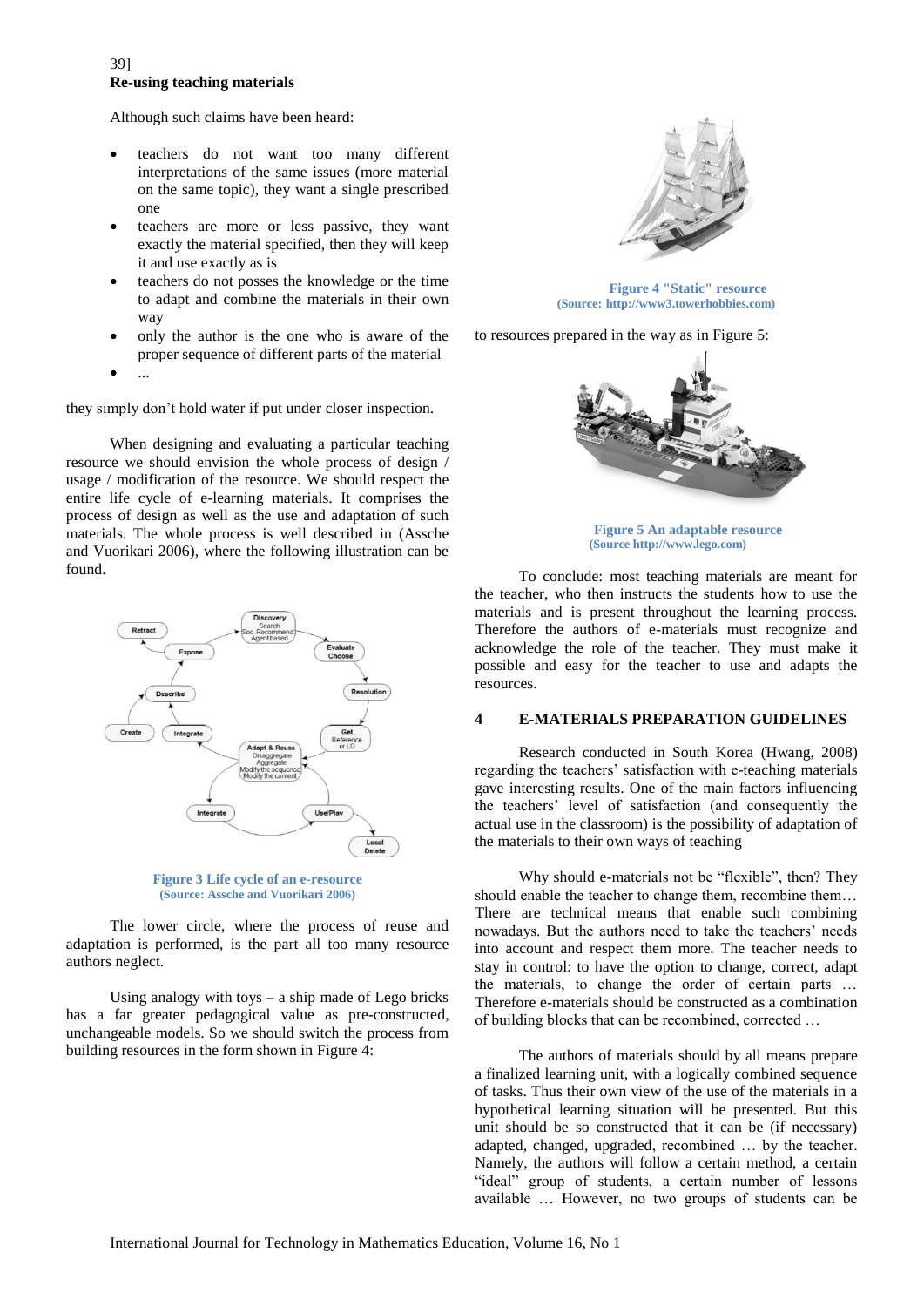## [40 **M. Lokar**

taught in exactly the same way, as teachers are well aware, and therefore the final unit should only be a basis for the adaptation of the unit to the particular teacher's and students' needs.

So e-resources should be flexible and allow the teacher to adapt them, combine in his/her own way ... The ever popular Lego bricks (Figure 6) offers a perfect analogy. The primary concern of the authors of e-materials should be to offer:

- basic building blocks,
- pre-combined models (that can be "corrected" or "recombined")
- plans for making new models

What represents the basic building blocks certainly depends on the particular learning situation. They can be a short explanation of a concept, a picture, an animation, a short video clip, a question, an exercise, an interactive game…



**Figure 6: E-materials building blocks**

But there is more. The basic building blocks should offer the possibility of being adapted. Thus the teacher should be able to reword a question, change the explanation slightly, add a link to another material on the topic in the feedback …

It also makes sense that the teacher should be able to use a particular building block in different shapes. The "learning cube" should be able to be used as rounded, oblong, triangular … Regarding the fact that this is not a big technical problem, why should not the teacher be able to use an exercise (a question) as a text (e.g. as part of a test written with the help of a word processor), a question in a Moodle virtual classroom, in the shape of Java assisted interactive question on a web page … So the teacher would be able to use the technical form that is best suited to the given moment.

The author should merely be an initiator of the resource in various forms. A teacher is the one who upgrades the idea, adapts it to a certain pedagogical situation, his/her beliefs … Namely, it is the author who creates the resources for an ideal situation, but it is the teacher who teaches in "the real world". The resources a teacher knows to be adaptable are more widely accepted and used, even though they are not actually adapted most of the time (Hwang 2008).

If we summarize the guidelines into 5 points and try to state them in a slightly more technical manner:

- 1. **The teacher must be in control.** Every teacher is unique and has a unique teaching style. What is more, the way a teacher teaches differs from class to class. Therefore learning materials should not be limiting and prescriptive as to the way they can be used. The author should provide a learning path, but that path should be easily deconstructed, adapted, changed. And if the teacher believes that the main character's name in the resource should be Johnny and not Jack, that should be as easily accomplished as possible.
- 2. **Teaching resources consist of small building blocks.** Teaching materials should be constructed from several atomary building blocks which can easily be changed and thus adapted to the individual needs of the teacher. In this way everyone can construct their own learning paths and have the possibility to combine their own resources with resources obtained elsewhere.
- 3. **Format and tool independent building blocks.** Basic resources should be small, adaptable, transferable and as independent of particular programming tools as possible. Building blocks should be easily obtained in different formats such as text files, html with different styles, original xml format, SCORM 1.2, MoodleXML ... This makes it easier for the users to embed the blocks into their own Internet pages, use them within their virtual classrooms, offer them on CDs provide CD copies of them, adapt them, etc.
- 4. **The teaching material should only be a sample combination.** A pre-constructed resource should only present one of several patterns possible It certainly makes sense that authors offer pre-constructed learning paths (in one or several different forms). These paths (constructions) show the possible use of atomary (basic) building blocks to construct a whole. However, the complete resource should be available in a technically easily adaptable way.
- 5. **Exploit the power of metadata.** All building blocks should have descriptions that enable the user to know of their content even before they are actually entered. Metadata provides quality searching and the user can thus obtain exactly the resource s/he is looking for.

If quality use of e-teaching materials during lessons is to be attained, it is imperative that there are e-materials that can be adapted and combined according to the needs of individual teachers. For this purpose the following things are required:

- a repository of well described (metadata equipped) building blocks. These should be (where logical) in different formats and thus functional in different situations. The building blocks should not be too extensive and should only cover one way of dealing with a certain topic.
- examples of learning units constructed with those blocks. They can provide a base for the teacher.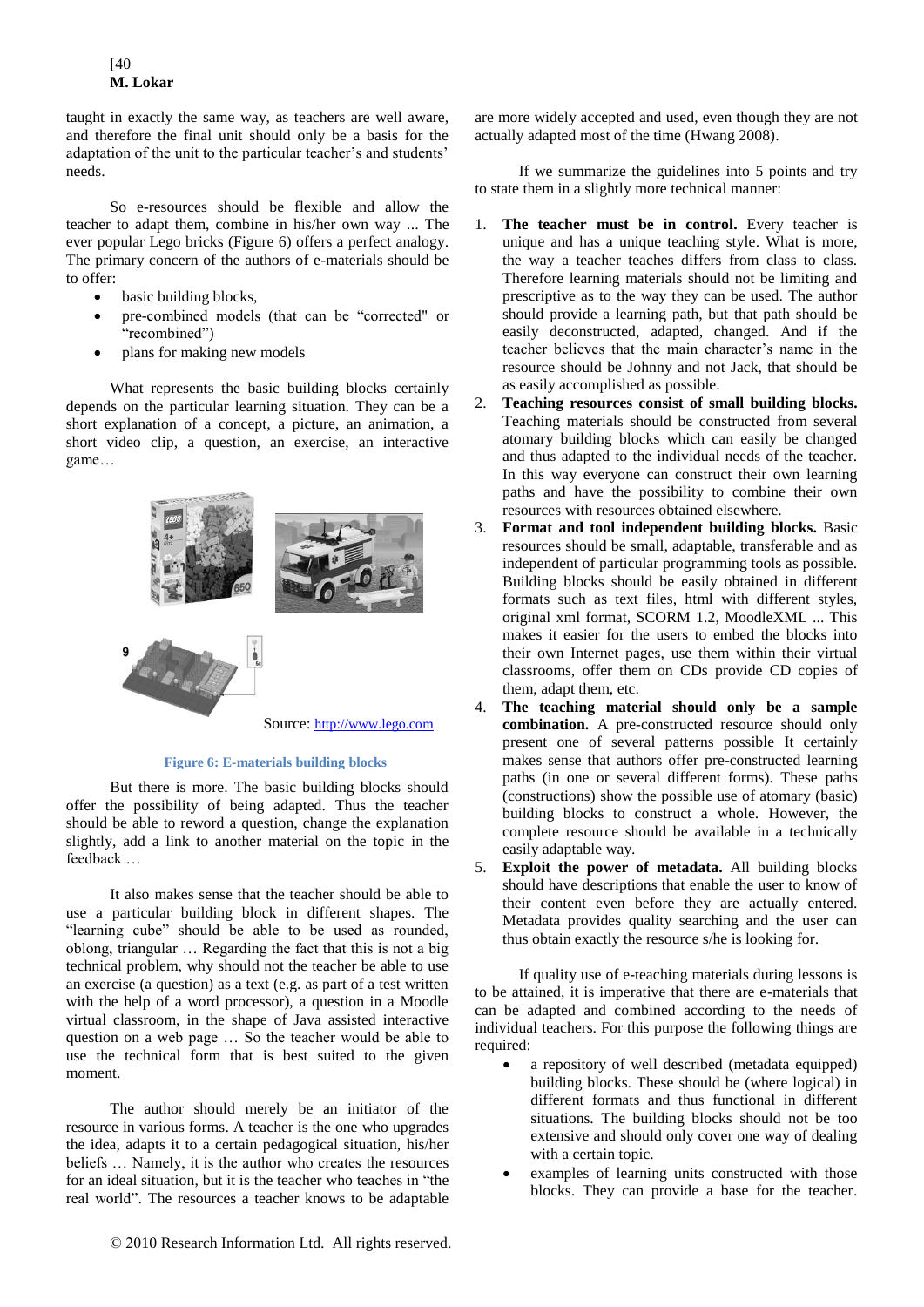### 41] **Re-using teaching materials**

However, this base must be adaptable to the individual teacher's needs

- instructions for the use of building blocks, for the construction, changing, and adaptation of the preconstructed units
- tools which enable preparation, changing …

### **5 IDEAS IN PRACTICE: ADVANCED BUILDING BLOCKS - NAUK**

In order to test the above mentioned ideas in practice, the NAUK group was formed at the Faculty of Mathematics and Physics and the Institute of Mathematics, Physics and Mechanics [\(http://www.nauk.si\)](http://www.nauk.si/). The group was to deal with the construction of e-materials in the fields of mathematics, ICT, physics … following the guidelines mentioned above.

The materials designed in the first project concerning mathematics, called *Active maths – handouts and truly interactive quizzes* can be accessed at [http://am.fmf.uni-lj.si/.](http://am.fmf.uni-lj.si/) The second project touched the field of teaching programming – *How to teach a beginners' course of programming language.* These materials are available at [http://up.fmf.uni-lj.si/.](http://up.fmf.uni-lj.si/)

|                                                                                                                                                                                       | $\pi$ <sup>*</sup> Aktivna matematika                                                                                                                                                                                                                                                                                                                                                                                                                                                 |  |  |
|---------------------------------------------------------------------------------------------------------------------------------------------------------------------------------------|---------------------------------------------------------------------------------------------------------------------------------------------------------------------------------------------------------------------------------------------------------------------------------------------------------------------------------------------------------------------------------------------------------------------------------------------------------------------------------------|--|--|
| Inštitut za matematiko, fiziko in<br>mehaniko                                                                                                                                         | Pri uporabi gradiv sta vam v pomoč dve sličici:<br>· Če se z míško premaknete na  se odpre opis gradiva.<br>• Druga sličica pa predstavlja vrsto gradiva: $\vec{w}$ , $\vec{v}$ ?, $\vec{v}$ , $\vec{w}$ , $\vec{w}$ , $\vec{v}$ , $\vec{v}$ , $\vec{v}$ , $\vec{v}$ , $\vec{v}$ , $\vec{v}$ , $\vec{v}$ , $\vec{v}$ , $\vec{v}$ , $\vec{v}$ , $\vec{v}$ , $\vec{v}$ , $\vec{v}$ , $\vec{v}$ , $\$<br>S pritiskom na gumb "Pomoč" dobite podrobnejša navodila.<br>O protektu<br>Pomoč |  |  |
| Navigacija                                                                                                                                                                            | Geometrija v ravnini in prostoru                                                                                                                                                                                                                                                                                                                                                                                                                                                      |  |  |
| » Uvodna stran<br>> 1. letnik                                                                                                                                                         | Animacije                                                                                                                                                                                                                                                                                                                                                                                                                                                                             |  |  |
| » 2. letnik<br>» Geometrija v ravnini in<br>prostoru<br>» Potence in koreni<br>» Kvadratna funkcija in<br>enačba<br>» Kompleksna števila<br>» Eksponentna in<br>logaritemska funkcija | · Enotska krožnica in kotni funkciji sin, cos L. af<br>· Enotska krožnica in kotni funkciji to, cto et af<br>· Ploskey v prostoru I <sup>e</sup> af<br>· Ploskey y prostoru II E. at<br>. Ploskey v prostoru III € af                                                                                                                                                                                                                                                                 |  |  |
| $>3$ letnik<br>> 4. letnik                                                                                                                                                            | Zbirke vprašanj                                                                                                                                                                                                                                                                                                                                                                                                                                                                       |  |  |
| » Video s predavaní<br>O gradivu                                                                                                                                                      | · Geometrila EL 2                                                                                                                                                                                                                                                                                                                                                                                                                                                                     |  |  |
| Izvedbo<br>projekta<br>30<br>omogočilo<br>sofinanciranie<br>Evropskega socialnega sklada<br>Evropske unile in Ministrstva<br>za šolstvo in šport.<br>vropski<br>ocialni               | Učni listi<br>· Kosinusni izrek ka<br>· Razreševanje trikotnika z orodjem Triangle Solver EL (<br>. Računanje s točkami, premicami in ravninami €<br>· Skalarni produkt 62<br>· Točke, premice in raynine E. C.                                                                                                                                                                                                                                                                       |  |  |

**Figure 7 The Active maths portal homepage**

Figure 7 shows an example of basic building blocks on Geometry in plane and space, the topic covered in the second year in Slovene grammar schools. Teachers can choose between various animations, worksheets, question banks, STACK supported questions and thus develop their own teaching sequence. Each resource is supported by a brief explanation and a short preview. All resources are freely downloadable in various formats.

|                                                            | Zbirke vprašanj                                                                                 |        |                          |
|------------------------------------------------------------|-------------------------------------------------------------------------------------------------|--------|--------------------------|
|                                                            | Geometrija                                                                                      |        |                          |
| nštitut za matematiko, fiziko in<br>mehaniko               | 1. Pravokotna vektorja                                                                          |        |                          |
|                                                            | Določi x tako, da bosta vektorja (-9, 9x, 3) in (-2, 8, x - 4) pravokotna. Rezultat zaokroži na |        |                          |
| Navigacija                                                 |                                                                                                 |        |                          |
| Kazalo<br>Predhodno gradivo                                | Preveri                                                                                         |        |                          |
| Naslednje gradivo                                          | 2. Trikotnik, premiki                                                                           |        |                          |
| Arhivirano gradivo                                         | V enakokrakem trikotniku je                                                                     | Izberi |                          |
| Celotno gradivo (zip)                                      | Središče trikotniku očrtane krožnice je presečišče                                              | Izberi | $\blacksquare$           |
| Paket SCORM                                                | Togi premik, ki ne ohranja orientacije trikotnika je                                            | Izberi | $\overline{\phantom{0}}$ |
| Izvorne datoteke (zip)<br>Moodle XML                       | Preveri                                                                                         |        |                          |
| O gradivu                                                  | 3. Kosinusni izrek                                                                              |        |                          |
| Izvedbo projekta je omogočilo                              | Kosinusni izrek uporabljamo za izračun:                                                         |        |                          |
| sofinanciranje<br>Evropskega<br>socialnega sklada Evropske | a. kota, če imamo podani tri stranice.                                                          |        |                          |
| unije in Ministrstva za šolstvo<br>n šport.                | b. polmera včrtanega kroga, če imamo podano stranico in njej nasprotni kot.                     |        |                          |
|                                                            | c. stranice, če imamo podano eno stranico in dva kota.                                          |        |                          |
| vropski<br>Socialni<br>Sklad                               | d. stranice, če imamo podani dve stranici in vmesni kot.                                        |        |                          |
|                                                            | e. stranice, če imamo podano eno stranico in dva kota.                                          |        |                          |
|                                                            | f. polmera očrtanega kroga, če imamo podano stranico in njej nasprotni kot.                     |        |                          |

イーリー

**Figure 8 Various formats of the resource**

For example, the question bank seen in Figure 8 can be obtained in HTML and Moodle XML format, as well as a SCORM packet and also in clear text format. So the teacher decides which format is the most appropriate for his/her needs. We are aware that user experience as well as the way of usage varies quite a lot with different formats. But sometimes the computer lab cannot be used. On the other hand it is true that questions such as the ones in Figure 7 can be valuable in paper and pencil environment as well (with the teacher correcting them manually, of course). And the authors of the resource are the ones for whom it is easiest to offer the resource in a text format suitable for printing and possible modification.

All materials are obtainable in raw formats with all necessary files included (for example HTML is equipped with appropriate JavaScript files). So these basic blocks can be modified too.

We developed various scenarios of usage of those resources. The scenario a teacher chooses depends on his/her teaching style as well on his/her technical expertise in using ICT in the teaching process. If the teacher is inexperienced in ICT usage, the resources can be used directly through the portal. But it is assumed that the majority of teachers will download suitable resources and will combine them with resources obtained from other sources. So it is really the teacher who is in charge here as he/she develops the appropriate learning path.

Informal conversations with many teachers as well as the first reactions to the so constructed materials show that teachers find this approach to be good and believe it will enable them to improve the quality of teaching. Feedback showed that the main drawback of the approaches used in the two projects mentioned was that only basic building blocks were prepared. Pre-constructed models of units should be available as well. We are trying to eliminate the drawbacks within the new projects currently going on within the NAUK group.